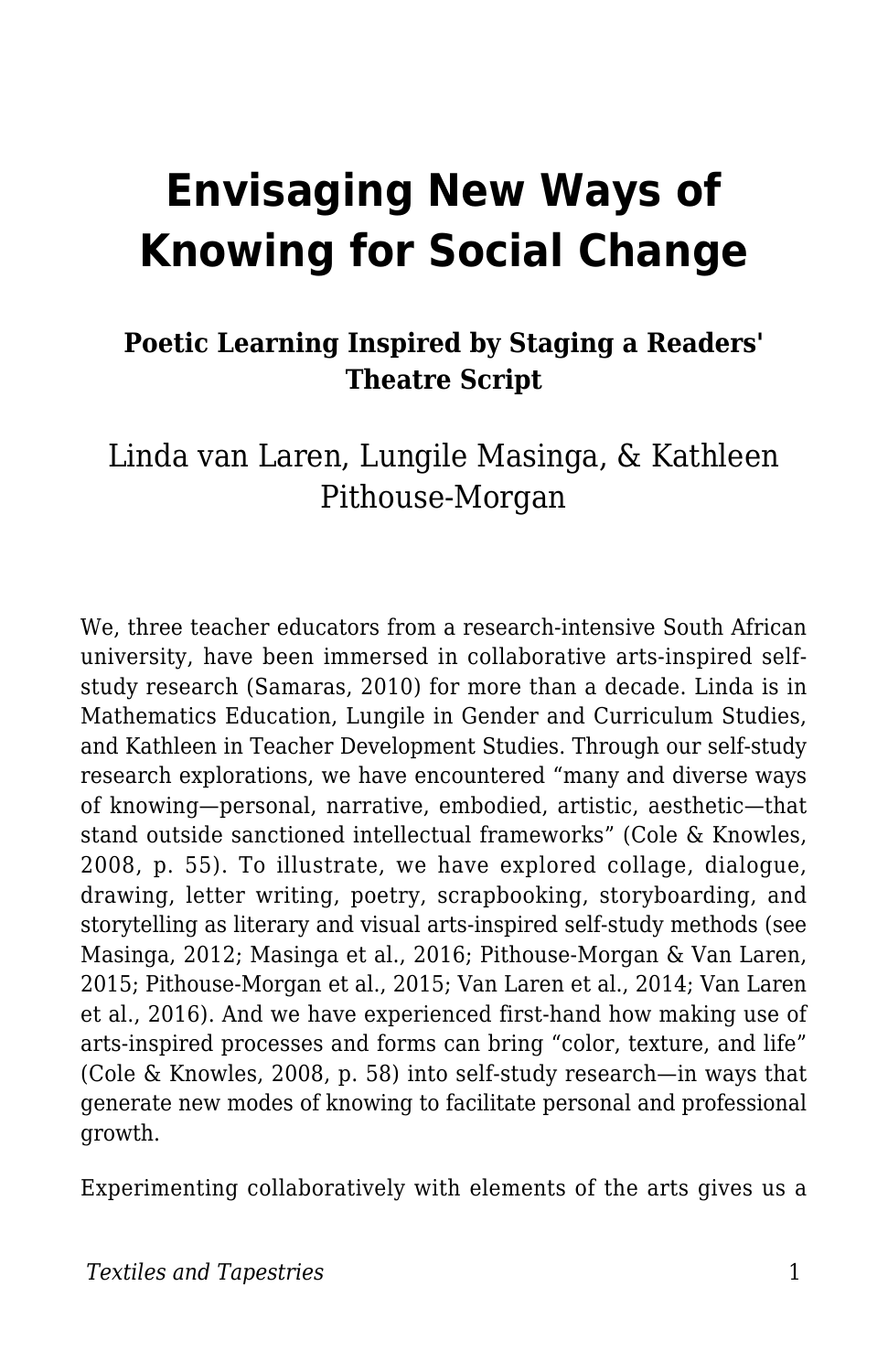sense of creative accomplishment. Also, as South African teacher educator researchers, we share a strong sense of social responsibility. We believe that "expanding [our] repertoire of being and doing" through arts-inspired modes can contribute meaningfully to the practice "of research as effecting social change" (Mitchell, 2008, pp. 366-367). Moreover, in sharing our arts-inspired work through multiple presentations and publications, we have witnessed a "ripple effect" that "engages a wider public and either solicits or elicits reaction" from others (Weber, 2014, p. 12). Reflecting on our collaborative arts-inspired self-study, we see how this work can "support the possibilities for looking inward while at the same time drawing attention to the ways that the social context of audiences, exhibitions, and screenings serve as platforms for change in relation to social justice issues" (Mitchell et al., 2020, p. 709). Much of this self-study research has focused on HIV and AIDS curriculum integration in higher education (Van Laren et al., 2019; Van Laren et al., 2016; Pithouse-Morgan & Van Laren, 2015). For us, taking up issues related to HIV and AIDS in and through higher education institutions in South Africa—particularly concerning teacher education—is a critical matter of social change and social justice. South Africa has the "biggest HIV epidemic in the world, with 7.1 million people living with HIV" (AVERT, 2019, p. 1). We live in a country with an HIV prevalence rate of approximately 1 in 5 people (ages 15 – 49) (AVERT, 2019, p. 1). Furthermore, it was estimated that by 2017 there were over two million children orphaned because of the epidemic (AVERT, 2019).

We concur with Frizelle (2019), who recently drew attention to a need to create opportunities for all stakeholders in higher education to rethink and improve teaching and learning concerning HIV and AIDS. In the past, extensive large-scale research and interventions focused on changing perceptions, because, "HIV and AIDS were considered to be the outcome of risky individual behaviour" (Frizelle, 2019, p. 46). However, contemporary research that embraces a more social, organic approach to addressing the epidemic acknowledges the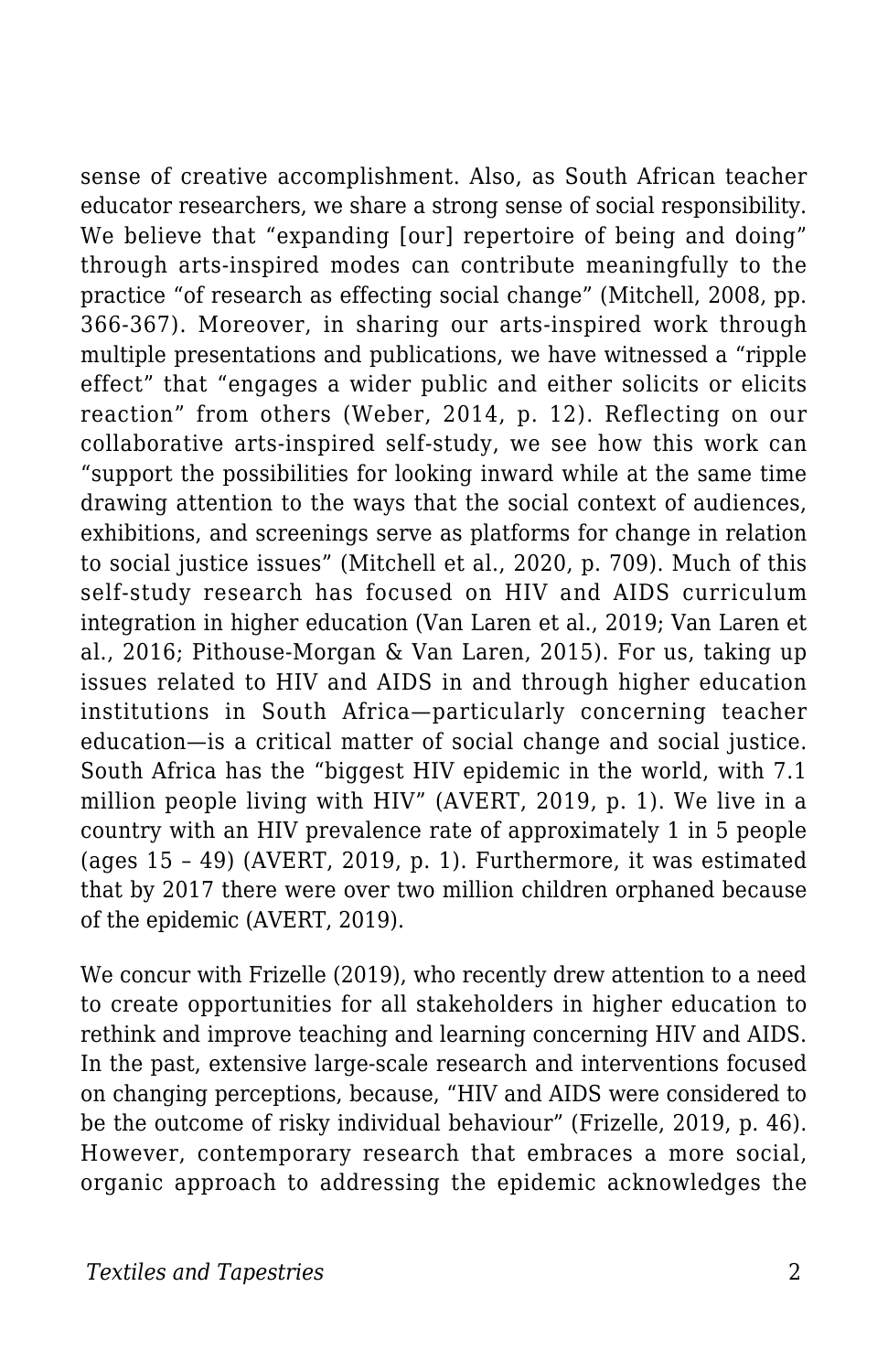importance of opportunities to engage in dialogical and self-reflexive teaching and learning (Mitchell et al., 2020). We are mindful that the interplay of social factors in South Africa related to gender, race, and class inequalities presents additional complexities for HIV and AIDSrelated education and research (Frizelle, 2019). We have found that using dialogical strategies allows students, academics, and educators "to consider how they could, through their future professional practices" (Frizelle, 2019, pp. 46-47) confront these pervasive issues of social injustice. Hence, we explore creative and participatory ways of initiating and sustaining open conversations about HIV and AIDS in the interests of social justice and social change.

Recently, to learn from our experiences as facilitators of an HIV and AIDS education workshop at a local university of technology, we made our first foray into readers' theatre (Donmoyer & Yennie-Donmoyer, 1995). As a performance arts-inspired research method, readers' theatre involves two main phases (Donmoyer & Yennie-Donmoyer, 1995). The first phase involves researchers creating a dramatic script from edited extracts of a research data transcript. The second phase involves staging the script for an audience.

Elsewhere (Van Laren et al., 2019), we presented an in-depth examination of the first phase of our readers' theatre adventure: our process of creating a readers' theatre script. We described the process as follows:

We began our readers' theatre process by sitting together to watch a video of the workshop that had been recorded by a student assistant at the university of technology. We focused on the object icebreaker activity [where we examined everyday objects to explore the concept of "entanglements" (Mitchell, 2017, p. 11) of HIV and AIDS in our lives as South Africans who teach and learn in higher education]. We watched this part of the video repeatedly to see what we could use as a basis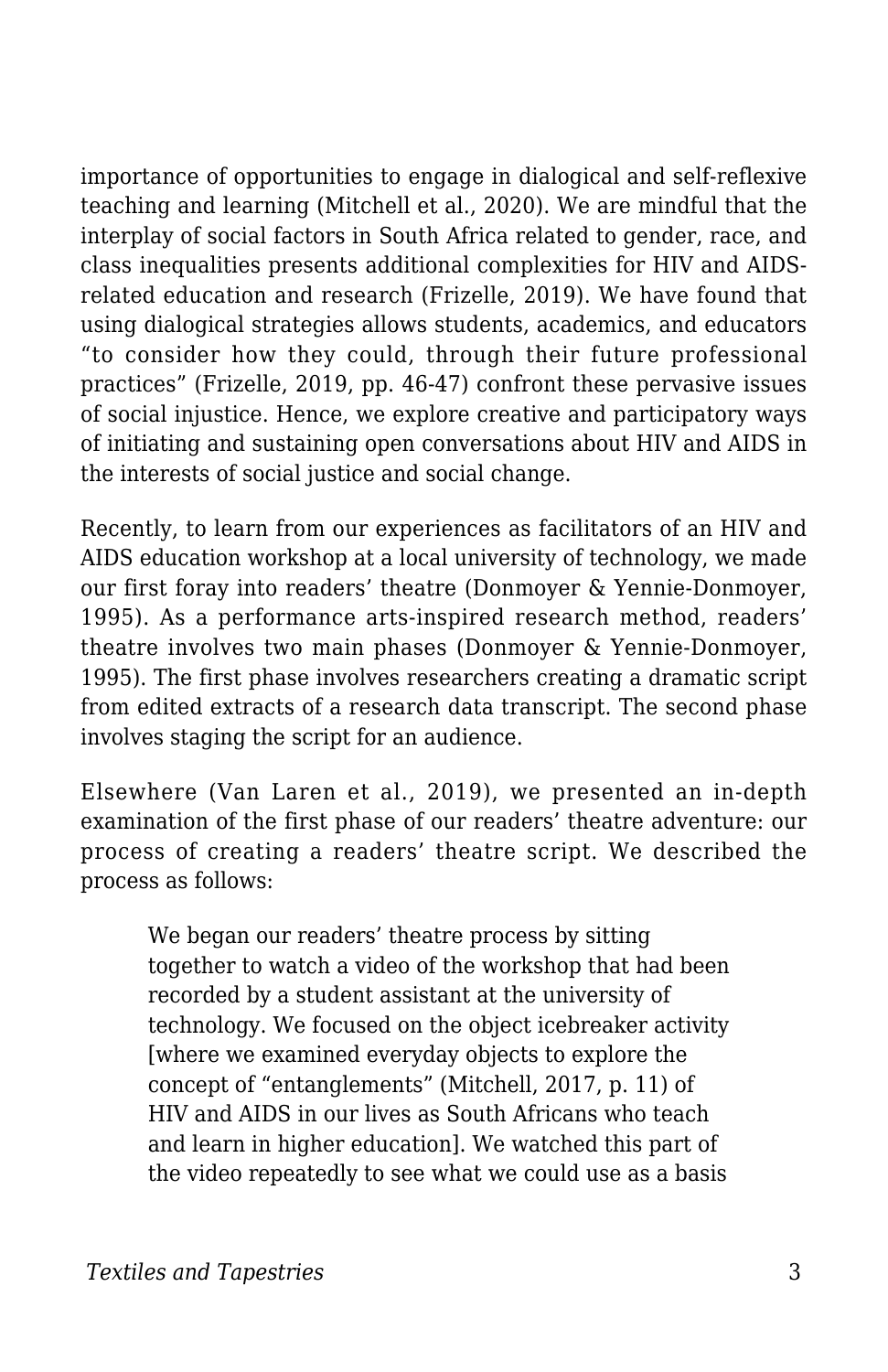for our script. After sharing and reflecting on our individual responses to what each workshop participant had said about her or his object, and considering connections across what various participants had said, we agreed to choose three participants<sup>1</sup> as the main characters for the script….

We then transcribed what [the three participants] had said about their objects. Next, we met together again to read, edit, and rearrange extracts from the transcript to create a succinct script. In editing and rearranging text, we paid attention to enhancing the flow, coherence, and impact of the script (Van Laren et al., 2019, pp. 226-228)

The outcome of that creative process was the script, which we titled *"Containing HIV and AIDS".* We added a narrator's voice to describe the action. Here, to illustrate, we share the opening part of the script:

Narrator: "Lungile turns to Crispin."

[Lungile]*: "Crispin, what's your object?"*

Narrator: "Crispin holds up an empty, translucent plastic bag."

Crispin: "What struck me was that when I put the bag down here on the desk, it sort of heaved up and down."

Narrator: "Crispin gently shakes the bag open and lays it out on the desk."

Narrator: "Crispin pauses to watch the bag. He then gestures with both hands to the bag, which has started moving slightly up and down in the current of the airconditioning."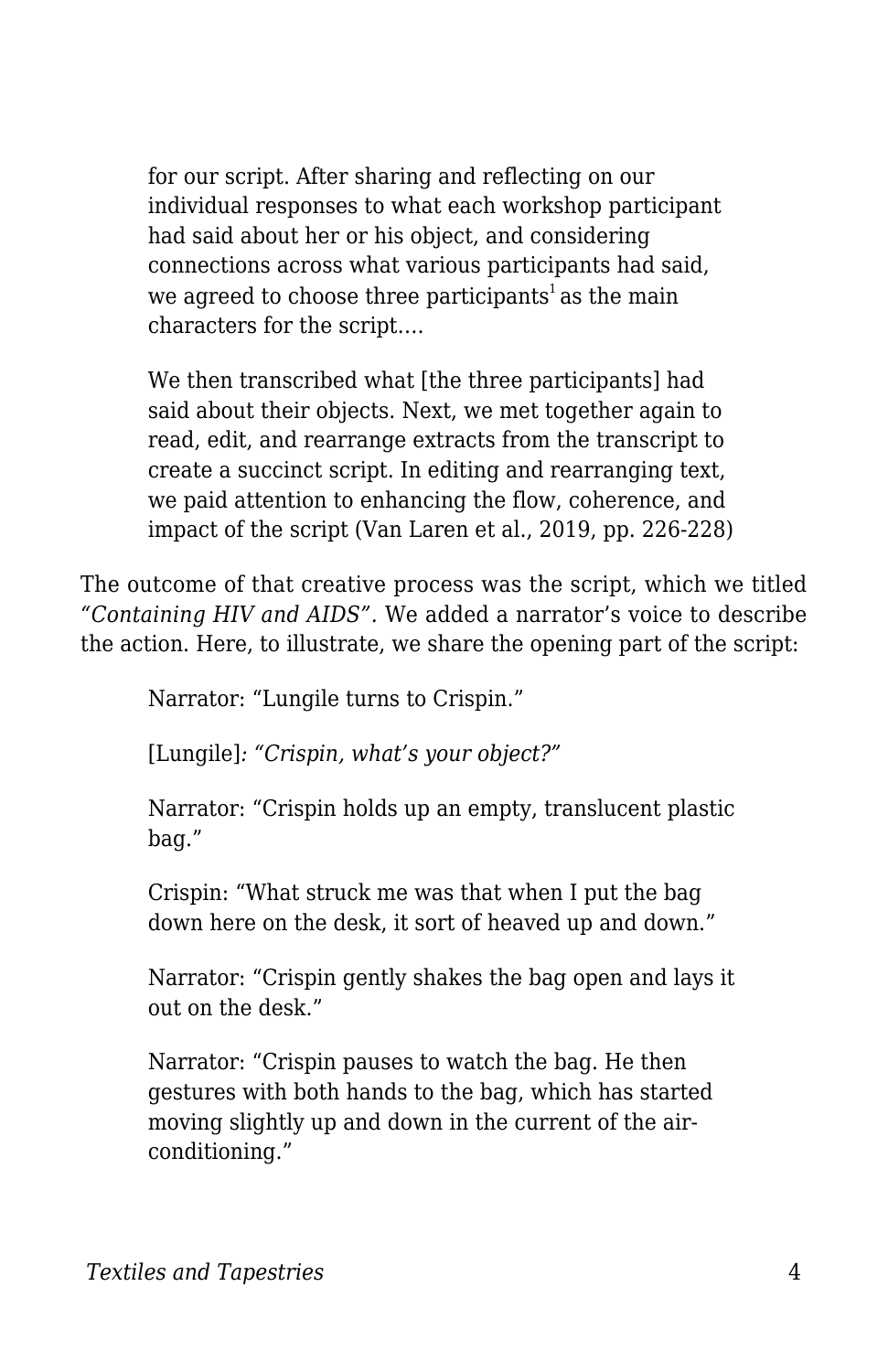Crispin: "But, you know, I am thinking about breath, people's breath. And, being in a group of students talking about the impact of HIV in families in particular, because although we didn't ask them to talk about their families, that's actually what they spoke about."

Narrator: "Crispin pauses and watches the bag moving softly."

Crispin: "And, I think, everyone must have been, everyone's breath must have been caught in this. You know, the things that interfere with breathing, anxiety, fear - whatever makes people breathe out of rhythm." (Van Laren et al., 2019, pp. 229-230, italics added)

After publishing the readers' theatre script as part of a research article (Van Laren et al., 2019), we embarked on the second phase by asking five fellow teacher educators to read the script on our behalf at a South African national education conference. Several months before the conference, we communicated with these prospective readers via email to invite them to read for us and to provide details of what we aimed for through staging our script. We also shared the script with our potential readers. They all willingly agreed to read the script.

## **Aims**

The staging of our script served as part of our continuing journey of learning and working creatively to gain and facilitate new ways of knowing as teacher educators committed to social change and social justice. As Mitchell et al. (2020) highlighted, the arts "can be used by teachers and teacher educators both for seeing and making visible key issues and for providing important platforms for reflexive engagement" (p. 2). In staging the script, we were keen to observe what key issues would become visible and how reflexive engagement might ensue. Hence, in this paper, we focus on the second phase of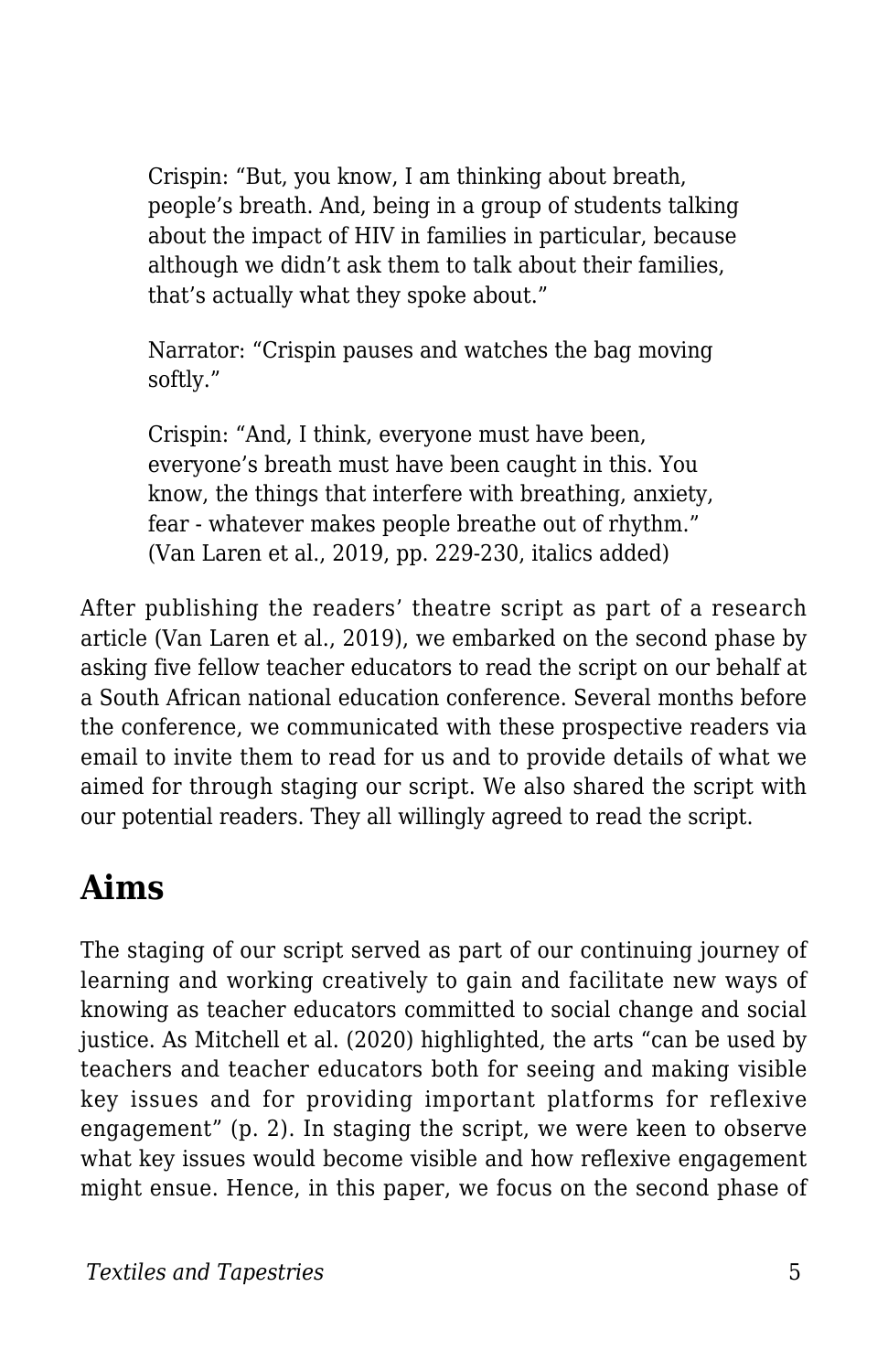our exploration of readers' theatre as a research method. We ask, *"What can we learn about envisaging new ways of knowing for social change through staging a readers' theatre script?"* In what follows, we elaborate on our methods and demonstrate how we undertook poetic analysis to facilitate and communicate our learning from staging the script. We present the three poems that we created and offer our collective interpretation of each. To close, we consider implications for our further learning and for others.

# **Methods**

#### *Self-Study Method*

Our self-study method was influenced by a rich history of shared methodological creativity in the international self-study community, in which researchers have worked together to invent new ways of knowing, bringing into play a multiplicity of arts-inspired forms and processes (Galman, 2009; Pithouse-Morgan & Samaras, 2020; Weber & Mitchell, 2004). In particular, our staging of a readers' theatre script as an arts-inspired self-study method draws on the collaborative scriptwriting and performances of researchers such as Mitchell and Weber (2000), Weber and Mitchell (2002), and Meskin et al. (2017).

#### *Participants*

As self-study researchers, we were the primary set of participants. Our second set of participants comprised the five teacher educators who were our script readers. These teacher educators are all members of our local self-study research group and are well versed in arts-inspired self-study methods. One of the five is a Creative Arts teacher educator with a professional background in Drama and Performance. The others are in Accounting Education, Early Childhood Education, Educational Leadership, and Teacher Development Studies.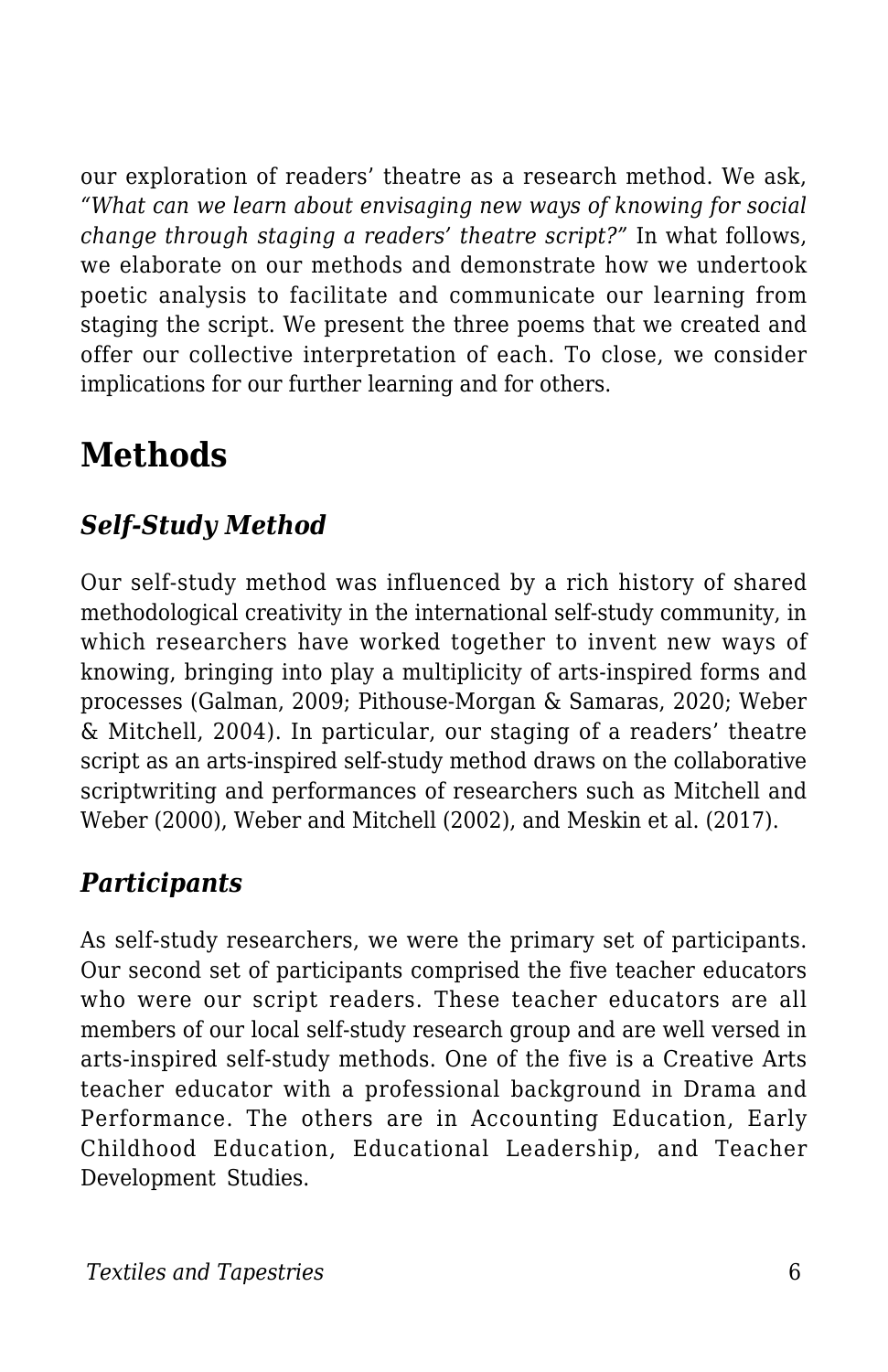The secondary set of participants comprised the conference presentation audience, which was a group of approximately 30 academics and graduate students from diverse South African universities and academic disciplines. Some of the audience members were teacher educators. All were involved in educational research. Before we began the conference presentation, we obtained verbal consent from the five readers and the audience to record the presentation and audience engagement. We also invited audience members to provide their names and contact details for any follow-up.

#### *Data Sources*

Our first data source was generated through audio recording the 30 minute presentation that we gave at the conference held in late 2018. Our presentation was titled "*Containing HIV/AIDS: Composing a readers' theatre script for relevant and authentic professional learning in higher education".* The recording captured our introduction to the conference presentation, the script reading, and the audience discussion.

Our planning for the staging of the script was guided by an understanding that readers' theatre involves a minimally staged presentation without props and theatrical lighting, "the performers hold scripts, and any acting out of a piece is limited" (Donmoyer & Yennie-Donmoyer, 1995, p. 406). As a consequence of the simple staging, "the audience … is invited to create meaning from what is suggested [by the words and the expression] rather than from what is literally shown" (Donmoyer & Yennie-Donmoyer, 1995, p. 406).

Because we did not want to impose too much on their time and because we had confidence in them as readers, we did not ask the five readers to meet with us before the conference presentation to rehearse the script. We provided the script well in advance, but did not give them any instructions on script reading or performance.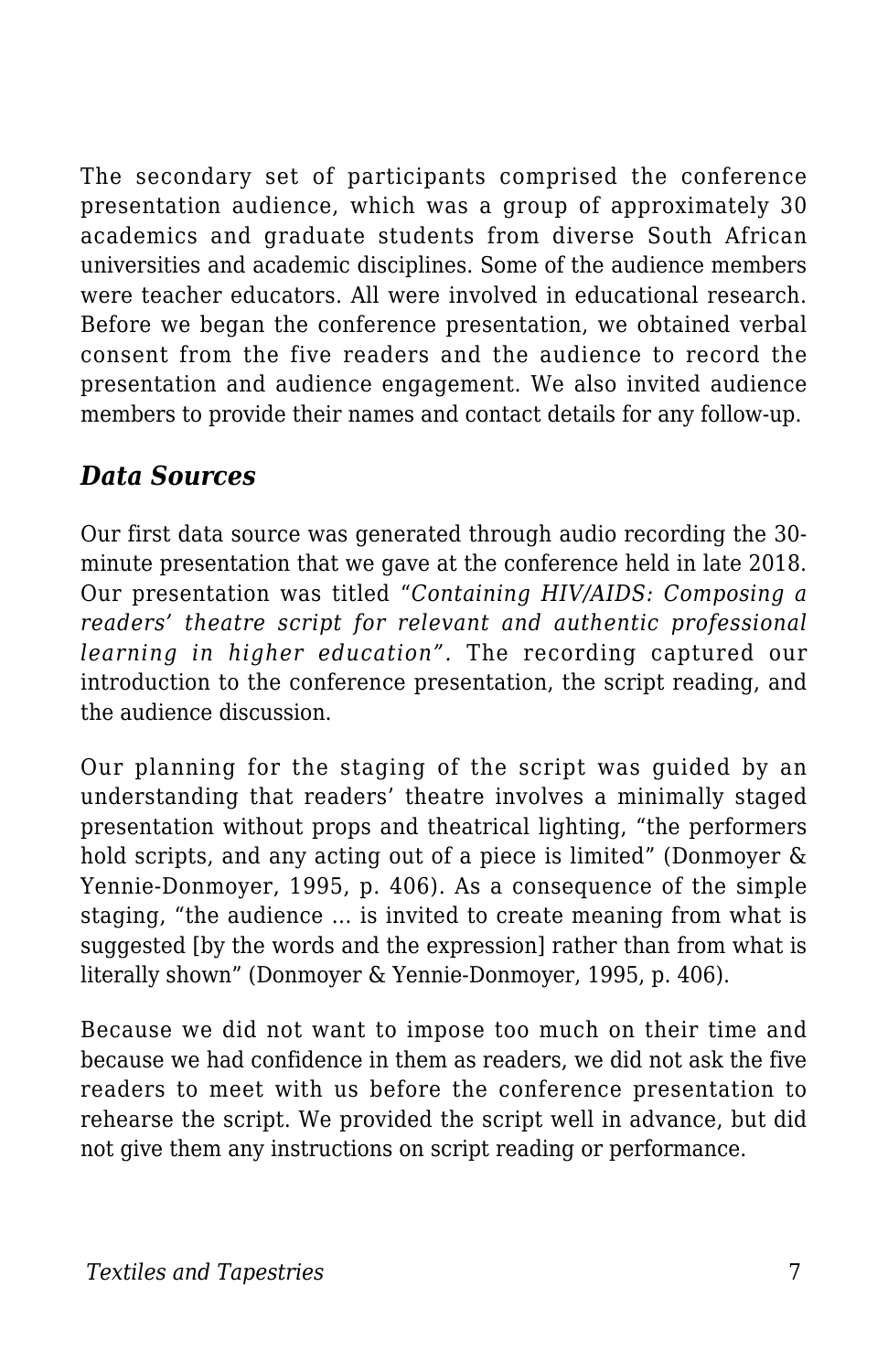During the staging of the script, we observed that the readers had spent time preparing, as they managed to communicate confidently and clearly to facilitate audience understanding. The reading of the script was fluent with no awkward silences as the five readers transitioned from one reader to the next. They successfully managed to pick up cues from the script and each other.

To facilitate discussion after the script reading, we asked the audience and script readers to consider the questions, *"What does the script say?" "And is this worth saying?" "Why?"* This resulted in a reflective conversation between the audience, the script readers, and us—reflecting not only on what the script was saying but also on the process of creating and using a readers' theatre script in educational research.

After the conference, we transcribed the audio recording of the 30 minute conference presentation. Then, in early 2019, as part of our self-study research process, we (Linda, Lungile, and Kathleen) met for a reflective conversation based on the conference presentation audio recording. To facilitate this process, we replayed the recording with the clear intention of purposively listening and discussing not only what we had said, but also what the audience members and readers had contributed.

Our reflective conversation elicited by listening to the recording gave us opportunities for consideration and reconsideration of the meanings we made from what we said and heard at the conference (Strong et al., 2015). We listened to and commented on how the script reading unfolded and how the audience and readers responded. The transcription of our conversation became another data source.

Also, we engaged our script readers to elicit how each of them experienced reading the script for the conference audience. We invited each reader individually to send us a smartphone voice note in response to the prompt, *"How did you feel about participating in a*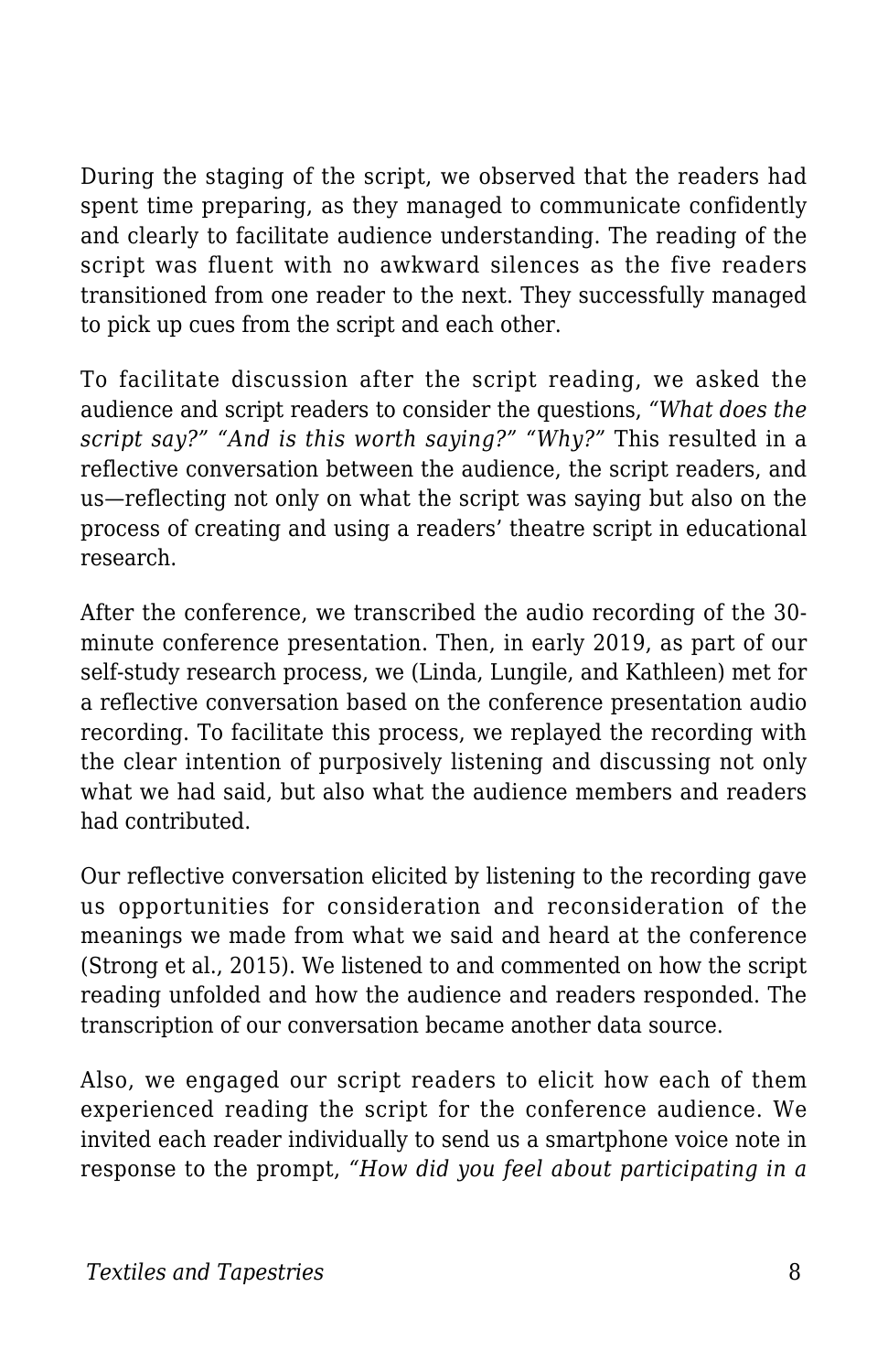*readers' theatre script presentation?"* We tried to keep the prompt open enough so that each reader could reflect on whatever feelings or aspects they wished. Because the readers are busy teacher educators based at two different universities in two cities, we anticipated that sending a voice note at their convenience would be comparatively easy to fit into their packed schedules. The readers willingly sent and allowed us to use their voice notes. We transcribed their voice notes, and this transcription became a further data source.

#### *Trustworthiness*

In this paper, we attend to trustworthiness by explicating our data sources and data analysis and showing how our educational understanding grew organically through the study (Feldman, 2003). Furthermore, in our self-study we addressed trustworthiness through consistent, collaborative reflection and face-to-face dialogue to gain new knowledge by generating "local, situated, provisional knowledge of teaching" (LaBoskey, 2004b, p. 1170) that could inspire us, and other teacher educators, to consider, explore and rethink practices to envisage new ways of knowing for social change. Our reflective moments occurred at different stages of our journey, such as the faceto-face dialogue with the audience and the voice notes of the readers. These different layers of engagements provided opportunities for growing our understanding.

#### *Data Analysis*

We engaged in poetic analysis (Butler-Kisber et al., 2002-2003) of our data sources by creating found poems (Butler-Kisber, 2002) composed of words and phrases from the transcripts of the audio recordings and voice notes. After considering various options, we chose the blank verse poetic form, which is customarily used in scriptwriting for dramatic performances (Literary Devices, 2019). Blank verse has "no fixed number of lines", but "has a consistent [beat] with 10 syllables in each line where unstressed syllables are followed by stressed ones,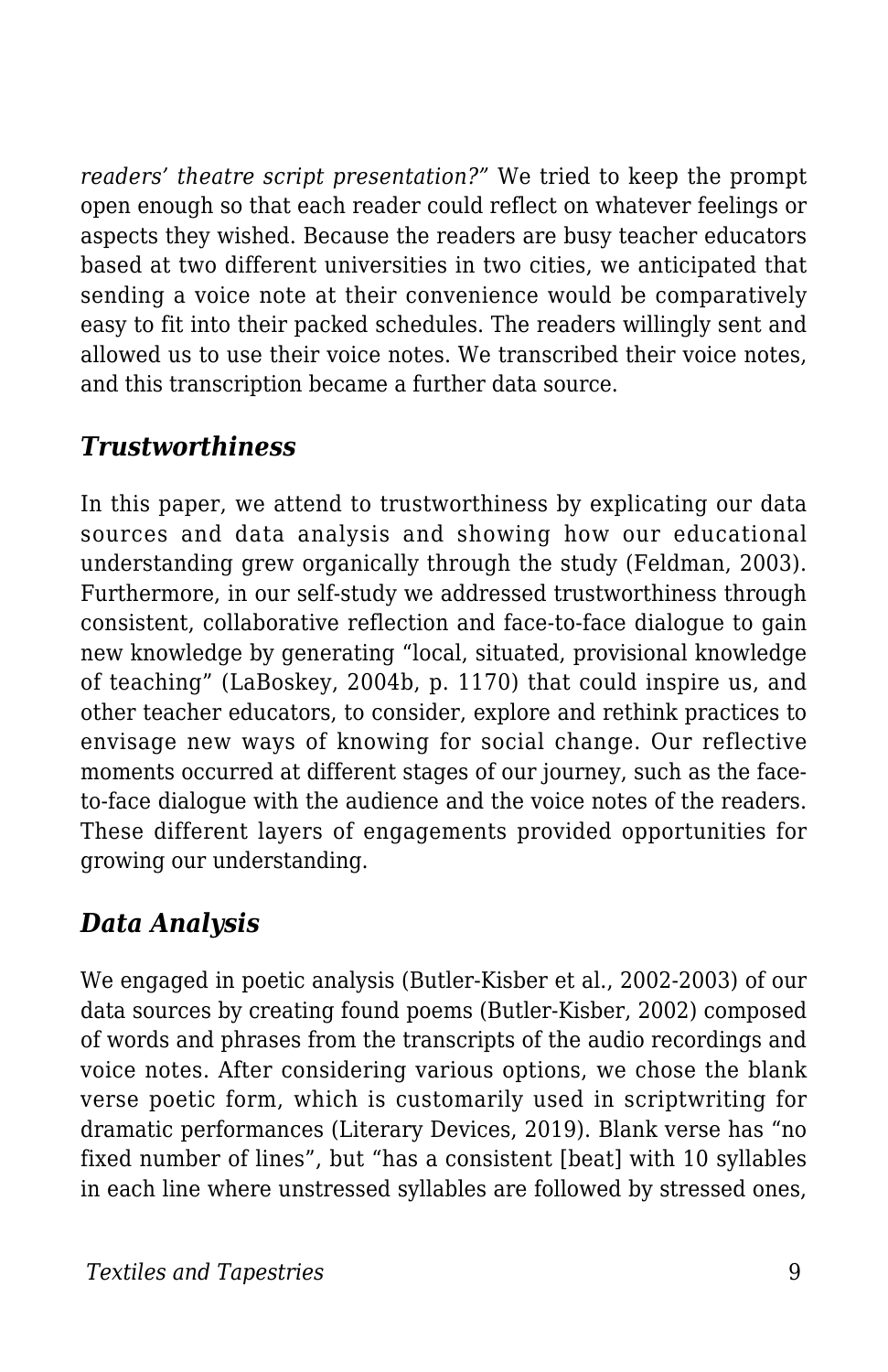five of which are stressed but do not rhyme" (Literary devices, 2019, p.1).

Through reading and re-reading the three transcripts collaboratively, we highlighted noteworthy words and phrases, and used these as material to create three poems. With discussion about which words and phrases to bring in and how to assemble them, we composed three blank verse poems. The collective, dialogic process of creating these simple poems in blank verse form allowed us to see patterns and make connections (Butler-Kisber et al., 2002-2003).

### **Outcomes**

We created a sequence of blank verse poems, "A Catalytic Container", "A Script as a Self-Study Method", and "Connecting in Performance", which offered us "expressive opportunities" (Shaw, 2007, p. 4) to articulate our new learning.

#### *A Catalytic Container*

A container, taken to any class Simple activity, easy to use Accessible, provocative resource Teachers reflect through open discussion Learning with others in new directions Making connections through conversations A far-reaching effect in safe spaces

Our first poem, "A Catalytic Container", was developed from the transcript of the audio recording of the discussion with the readers and audience during the conference presentation (our initial data source). The audience members and readers, through their engagement and responses to the staging of the script, actively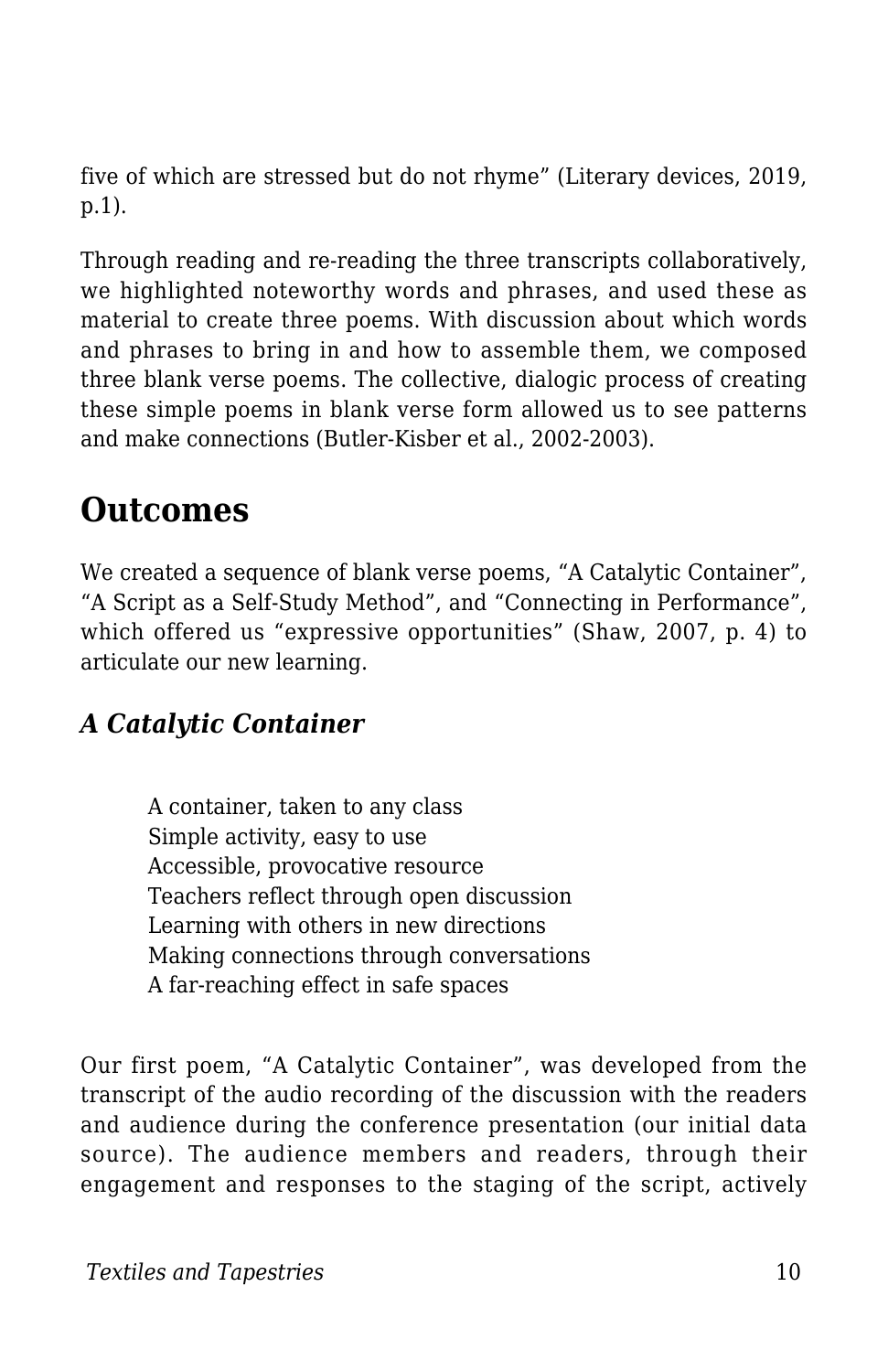participated in the discussion and provided us with valuable feedback and insights. For example, on a practical level, one of the audience members indicated that the readers' theatre script itself could serve as a useful pedagogical tool or "*container*" that could easily be used in diverse teaching and learning contexts.

Furthermore, audience members and readers discussed how the use of the script as a pedagogical tool could serve as an informal, evocative means of opening up conversations on sensitive and complex issues related to HIV and AIDS. Audience members and readers highlighted how conversations sparked by the script staging enabled "dialogic reflections" (Rashid, 2018, p.111) in a safe space that allowed for open interchange and expressive exchanges (Mae et al., 2013). In re-reading the transcript, we observed how the audience members and readers responded to the staging of the script based on how they made connections to their thoughts and reflections in what they identified as a safe academic space. This extended our previous learning about how the thoughtful use of arts-inspired approaches can cultivate "contained spaces for beneficial participation in … dealing with potentially sensitive issues, such as HIV and AIDS" (Van Laren et al., 2019, p. 234). In this sense, "*a catalytic container*" can refer to arts-inspired teaching and learning that prompts feelings and thoughts, which can be shared in an emotionally safe way (Dale & James, 2015), with a possible "*far-reaching effect*" on pressing issues of social justice and social change.

#### *A Script as Self-Study Method*

To speak up, communicate fluently With confidence, no awkward silences Picking up cues from audience faces Spontaneous, authentic responses Pedagogical tool for reflection Further our knowledge without prescription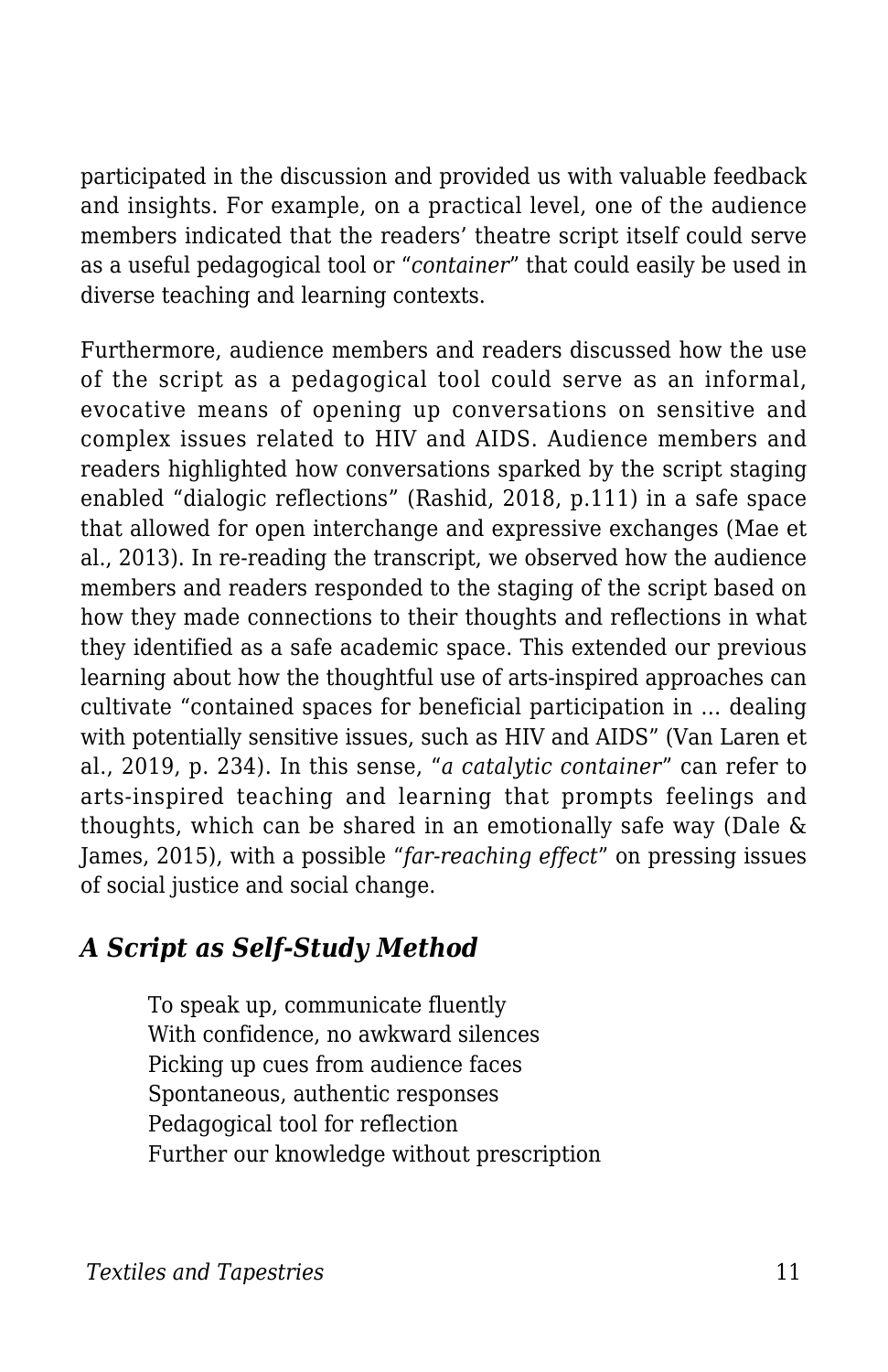"A Script as Self-Study Method", was based on the transcript of our audio-recorded reflective conversation some months after the conference presentation. In our conversation, we reflected on how the staging of readers' theatre script served as a self-study method. In particular, we focused on the characteristic of *interaction* that LaBoskey (2004a) identified as central to self- study methodology. As LaBoskey (1998, as cited in LaBoskey, 2004a) pointed out, "especially in many cases, [self-study] researchers are not just interacting around an external data set; the interactions are the data set, or at least a part of it" (p. 848). Furthermore, "interaction within self-study for the purpose of studying our professional practice settings takes many forms" (LaBoskey, 2004a, p. 848). Similarly, we noted how verbal and non-verbal forms of interactions stimulated by the staging of the readers' theatre script—"*[speaking] up*" and "*picking up cues from audience faces"*—became our self-study data. These multiple forms of "*spontaneous, authentic responses*" served to "provide us with multiple perspectives" (LaBoskey, 2004b, p. 859) to further our reflections and ways of knowing as teacher educators and researchers committed to social change.

#### *Connecting in Performance*

Before, I was a bit apprehensive Performing was really liberating It was active fun, inviting pleasure I felt the anxiety fade away I began to merge with the character And became entangled in the picture Learning to interpret through performance The words took on a different meaning The message became powerful, profound

"Connecting in Performance", was based on the transcripts of the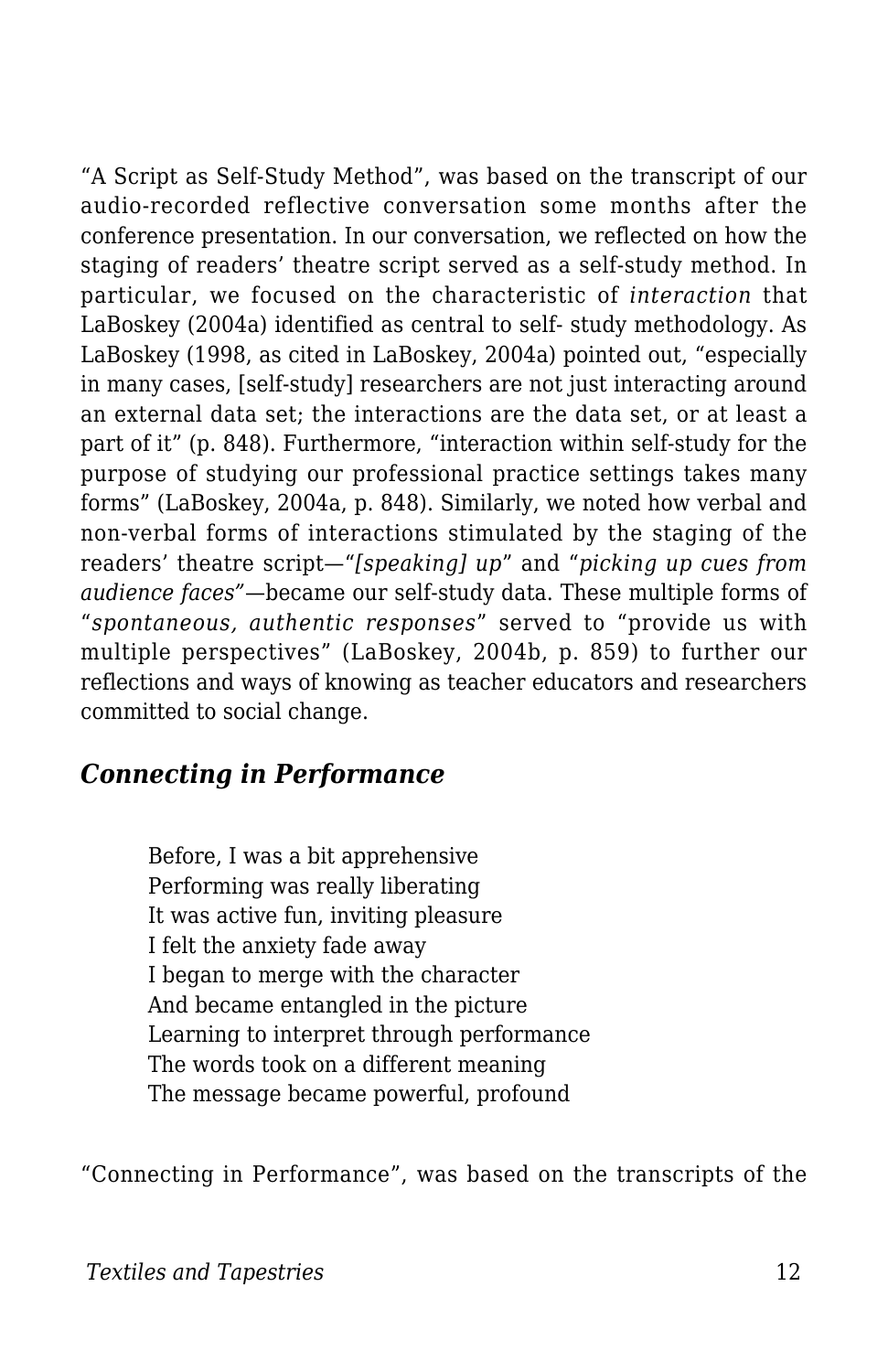script readers' voice notes. These voice notes became the most valuable source of new learning for us. "Connecting in Performance", draws attention to the lived experiences of the script readers and illustrates "performance itself [as] a way of knowing" (Pelias, 2008, p. 186). As Pelias (2008) explained, the conceptualisation of performance as a way of knowing "rests upon a faith in embodiment, in the power of giving voice and physicality to words, in the body as a site of knowledge" (p. 186). Pelias's (2008) exploration of performance as a way of knowing centres on the idea of "a working artist who engages in aesthetic performances as a methodological starting place" (p. 186). However, in the case of our script reading, only one of five script readers has expertise in the performing arts. The others share our interest in arts-inspired self-study methods, but would not describe themselves as working artists who engage in aesthetic performances.

We came to understand how the staging of a readers' theatre script as an arts-inspired method can "in, and of, itself serve as an intervention…that…can be transformative for the participants" (Mitchell, 2008, p. 366). Here, we are considering the five readers as participants for whom "*the words took on a different meaning*" and "*the message became powerful, profound*". In preparing to stage the script, our focus was on the audience's experience, and so we had not fully considered the experiences of the readers themselves. In composing and reflecting on the poem, "Connecting in Performance", we have become mindful of the transformative potential of inviting others to participate as readers in staging a readers' theatre script.

Nevertheless, the poem also shows that the readers did experience some initial apprehension and anxiety. We need to be sensitive to this, especially when considering involving students as readers. Forgasz and McDonough (2017) have cautioned that student participants in active and embodied pedagogic processes can experience discomforting feelings of initial apprehension and anxiety. However, they advise that engaging thoughtfully with such feelings can offer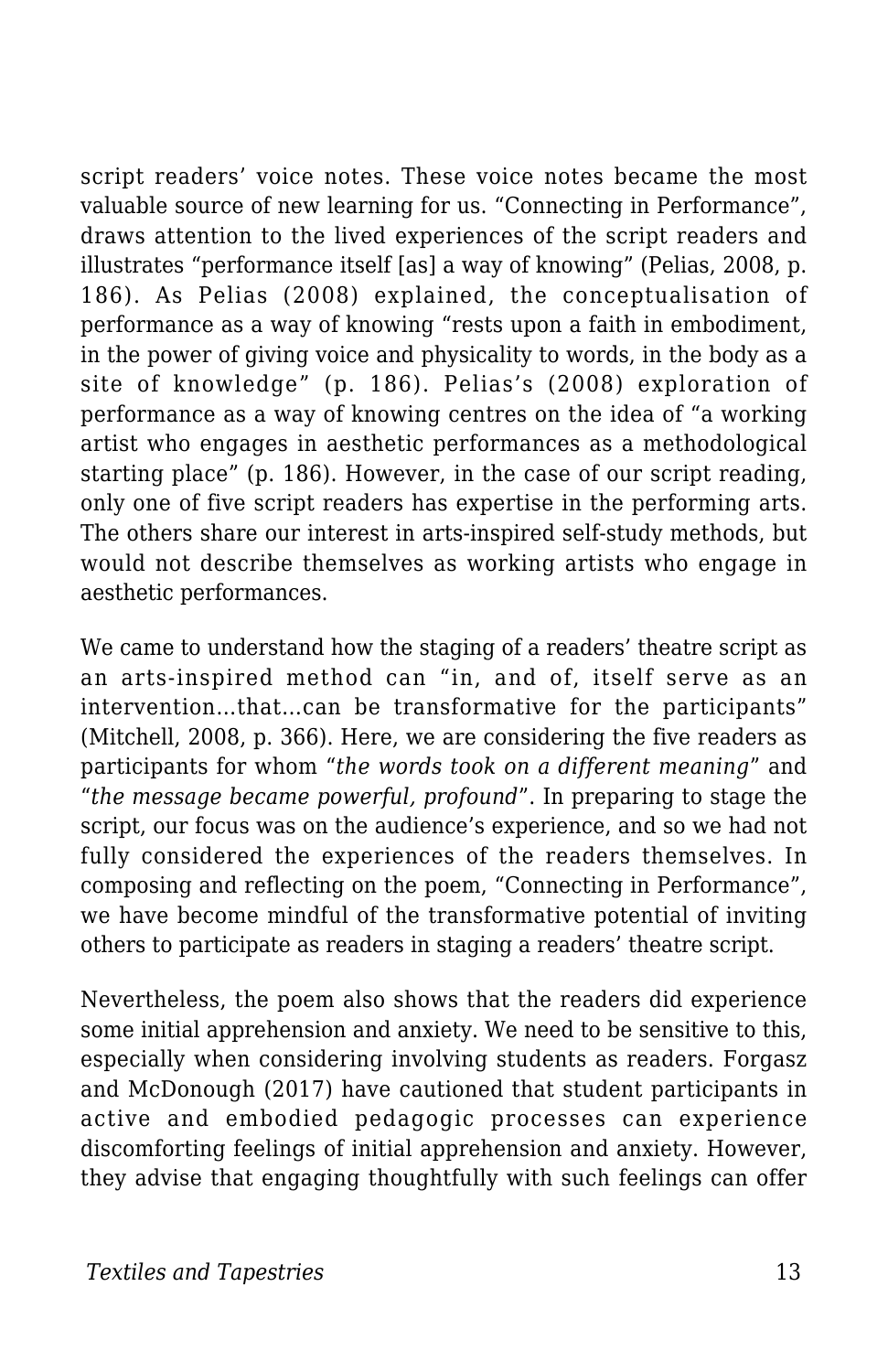opportunities for "powerful learning" (p. 61).

# **Implications**

In the peer review feedback on our proposal for this paper, a reviewer asked, "*I want to know what message the authors might give to me as a non-theatrical teacher educator. What can I learn from their experiences? What else have they learnt about themselves and their craft as teacher educators – without my replicating the readers' theatre?"*

This interaction was helpful to us in considering what our self-study might offer to others. First, we would like to clarify that we too are "*non-theatrical teacher educators*"*.* None of us has a professional or academic background in the performing arts or, indeed, in any of the many art forms we have explored through our collaborative artsinspired self-study research over the years. What we share is our commitment to envisaging new ways of knowing for social change. It is because of this that we are always seeking inventive ways of knowing and engaging our own and others' creativity through selfstudy.

The three blank verse poems communicate our learning about how the multiplicity of "active, embodied experiences" (Forgasz & McDonough, 2017, p. 58) involved in staging a readers' theatre script can trigger processes of "*feeling* and *seeing* our way into knowing". Such processes are experientially different to the "*thinking* our way into knowing" processes of "logical deduction and critical thinking [that are generally] prized as the most trustworthy processes of knowledge production" (Forgasz & McDonough, 2017, p. 58) in many teacher education and research contexts. From our perspective, active, embodied experiences that facilitate feeling and seeing our way into knowing in educational research and practice could be cultivated through a variety of means—with readers' theatre being just one possibility. Our paper offers an exemplar of how we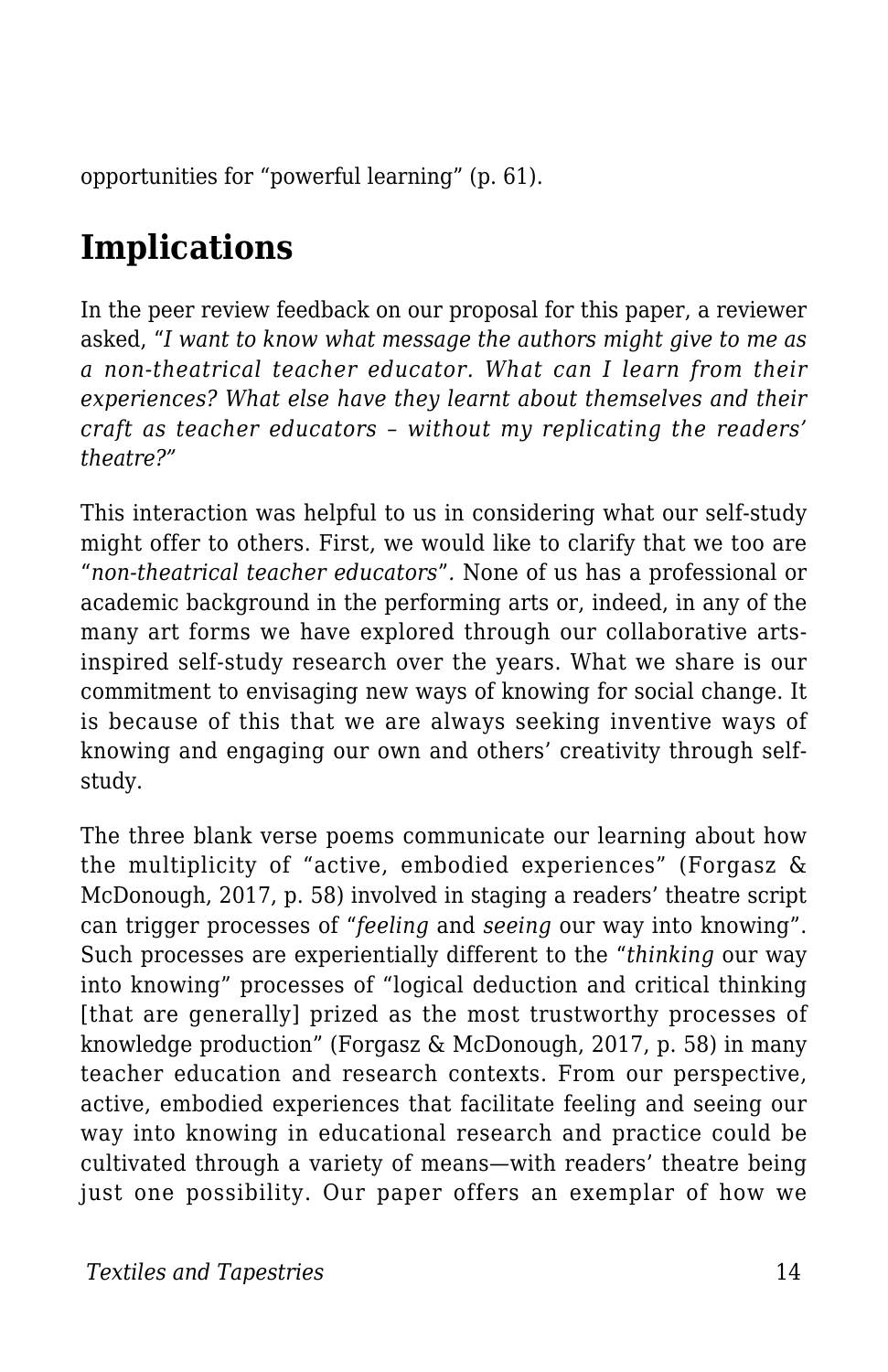developed the staging of a readers' theatre script as a self-study method and we hope that it will also offer some artistic inspiration to others who are committed to social change, but who might see themselves as "non-theatrical" or "not artistic". Our collaborative artsinspired interactions with many students and colleagues who have no formal background in the arts have shown us that creativity is central to our common humanity. Our task as teacher educators and educational researchers is to nourish that innate creativity in sensitive and generative ways to facilitate organic learning in the interests of social change and social justice.

# **Note**

 $1$ <sup>1</sup>The participants sent e-mail communications giving us consent to use their names, words, and screenshot video images in the script and publications. Our intention in making public their images and names was to acknowledge their contributions to our learning.

# **References**

AVERT. (2019). *HIV and AIDS in South Africa*[.](https://www.avert.org/professionals/hiv-around-world/sub-saharan-africa/south-africa) https://www.avert.org/professionals/hiv-around[-](https://www.avert.org/professionals/hiv-around-world/sub-saharan-africa/south-africa) [world/sub](https://www.avert.org/professionals/hiv-around-world/sub-saharan-africa/south-africa)[saharanafrica/south-africa](https://www.avert.org/professionals/hiv-around-world/sub-saharan-africa/south-africa)

Butler-Kisber, L. (2002). Artful portrayals in qualitative inquiry: The road to found poetry and beyond. *Alberta Journal of Educational Research, 48*(3), 229-239.

Butler-Kisber, L., Allnutt, S., Furlini, L., Kronish, N., Markus, P., Poldma, T., & Stewart, M. (2002-2003). Insight and voice: Artful analysis in qualitative inquiry. *Arts and Learning Research Journal, 19*(1), 127-165.

Cole, A. L., & Knowles, J. G. (2008). Arts-informed research. In J. G.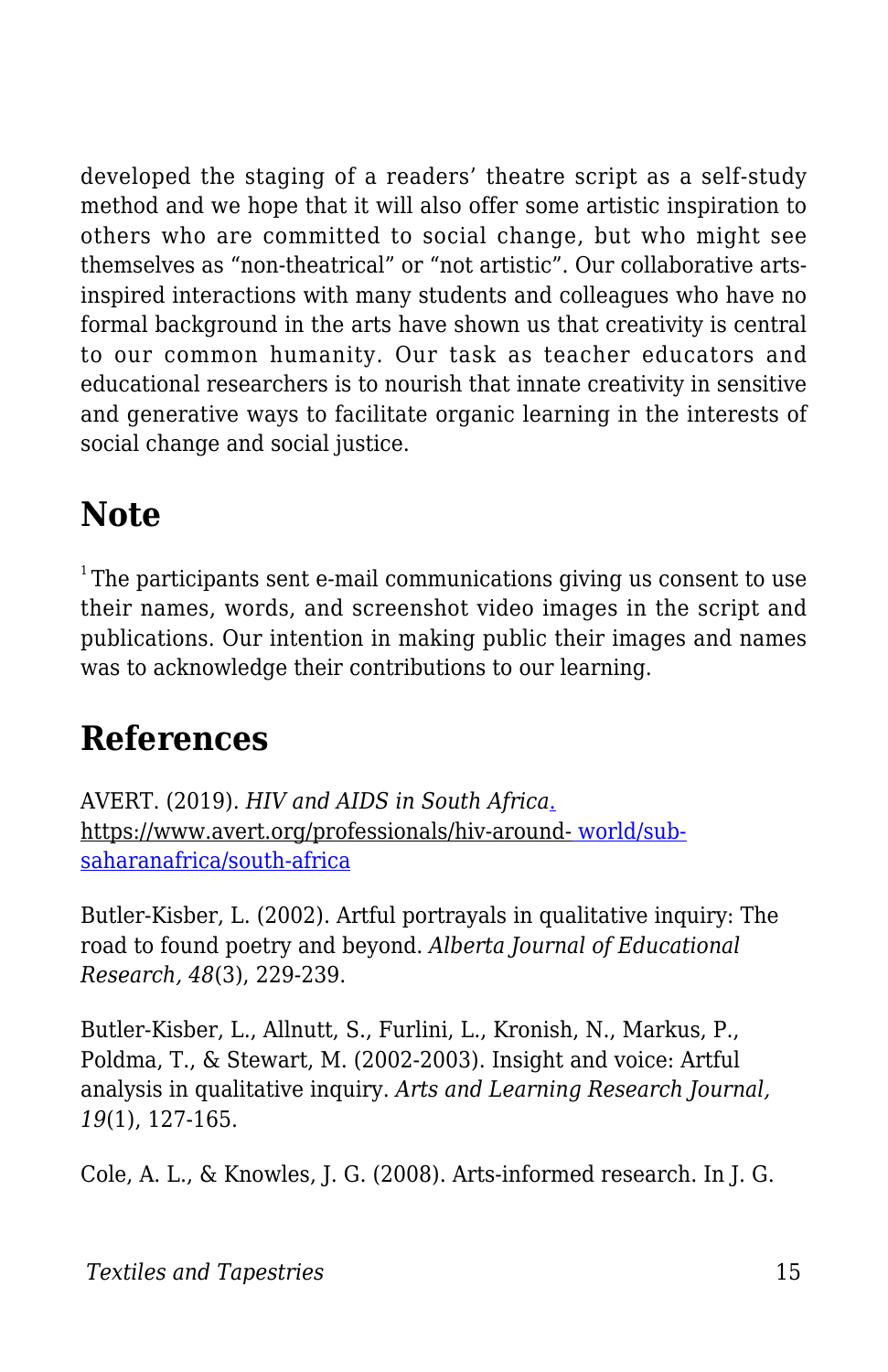Knowles & A. L. Cole (Eds.), *Handbook of the arts in qualitative research* [\(pp. 55-70\). SAGE. https://edtechbooks.org/-nfkj](https://doi.org/10.4135/9781452226545.n5)

Dale, D., & James, C. (2015). The importance of affective containment during unwelcome educational change. The curious incident of the deer hut fire. *Educational Management Administration & Leadership, 43*[\(1\), 92-106. https://edtechbooks.org/-sji](https://doi.org/10.1177/1741143213494885)

Donmoyer, R., & Yennie-Donmoyer, J. (1995). Data as drama: Reflections on the use of readers theater as a mode of qualitative data display. *Qualitative Inquiry, 1*[\(4\), 402-428.](https://doi.org/10.1177/107780049500100403) [https://edtechbooks.org/-tEi](https://doi.org/10.1177/107780049500100403)

Feldman, A. (2003). Validity and quality in self-study. Educational Researcher, 32(3), 26-28. [https://edtechbooks.org/-kTii](https://doi.org/10.3102/0013189X032003026)

Forgasz, R., & McDonough, S. (2017). "Struck by the way our bodies conveyed so much:" A collaborative self-study of our developing understanding of embodied pedagogies. *Studying Teacher Education, 13*[\(1\), 52-67. https://edtechbooks.org/-kmUD](https://doi.org/10.1080/17425964.2017.1286576)

Frizelle, K. (2019). Body mapping as a critical pedagogical tool: Orientating trainee psychologists towards addressing HIV and AIDS. *Educational Research for Social Change, 8*[\(2\), 45-60.](https://doi.org/10.17159/2221-4070/2019/v8i2a4) [https://edtechbooks.org/-wEj](https://doi.org/10.17159/2221-4070/2019/v8i2a4)

Galman, S. (2009). Trading in fables: Literary and artistic methods in self-study research. In C. A. Lassonde, S. Galman, & C. Kosnik (Eds.), *Self-study research methodologies for teacher educators* (pp. 129-149). Sense Publishers. [https://edtechbooks.org/-KcC](https://doi.org/10.1163/9789087906900_009)

LaBoskey, V. K. (2004a). The methodology of self-study and its theoretical underpinnings. In J.J. Loughran, M.L. Hamilton, V.K. Laboskey & T. Russell (Eds.), *International handbook of self-study of teaching and teacher education practices* [\(pp. 817-869\). Kluwer.](https://doi.org/10.1007/978-1-4020-6545-3_21) [https://edtechbooks.org/-WWs](https://doi.org/10.1007/978-1-4020-6545-3_21)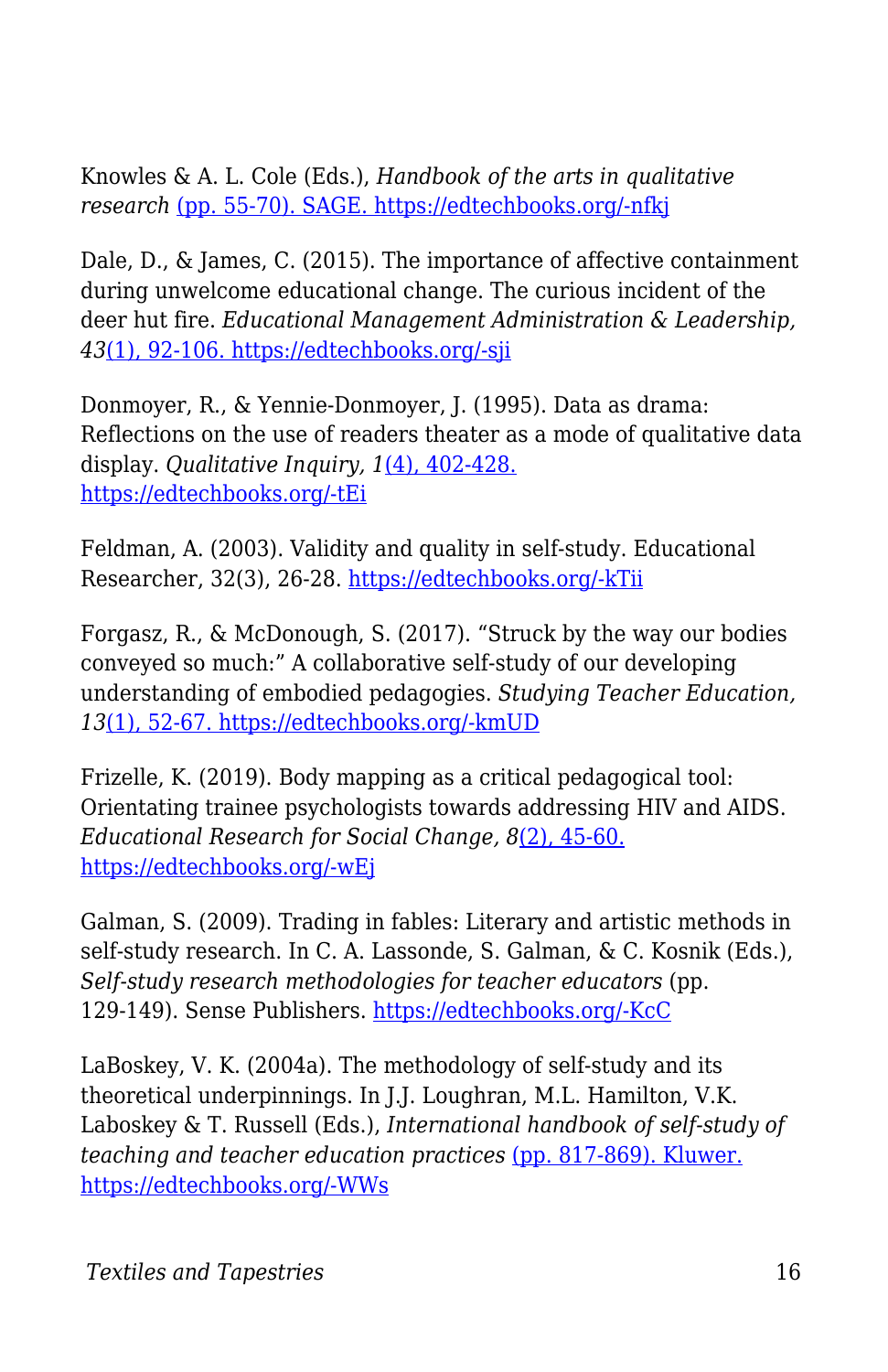LaBoskey, V. K. (2004b). Afterword. Moving the methodology of selfstudy research and practice forward: Challenges and opportunities. In J.J. Loughran, M.L. Hamilton, V.K. LaBoskey & T. Russell (Eds.), *International handbook of self-study of teaching and teacher education practices* [\(pp. 1169-1184\). Kluwer.](https://doi.org/10.1007/978-1-4020-6545-3_29) [https://edtechbooks.org/-kjWF](https://doi.org/10.1007/978-1-4020-6545-3_29)

Literary Devices. (2019). *Blank verse*[. https://edtechbooks.org/-MFJ](https://literarydevices.net/blank-verse/)

Mae, B., Cortez, D., & Preiss, R. W. (2013). Safe spaces, difficult dialogues, and critical thinking. *International Journal for the Scholarship of Teaching and Learning*, *7*(2), 5.

Masinga, L. (2012). Journeys to self-knowledge: Methodological reflections on using memory- work in a participatory study of teachers as sexuality educators. *Journal of Education, 54*, 121-137.

Masinga, L., Myende, P., Marais, A., Singh-Pillay, A., Kortjass, M., Chirikure, T., & Mweli, P. (2016). "Hear our voices": A collective artsbased self-study of early-career academics on our learning and growth in a research-intensive university. *Educational Research for Social Change, 5*[\(2\), 117-135. https://edtechbooks.org/-bRTX](https://doi.org/10.17159/2221-4070/2016/v5i2a8)

Meskin, T., Van Der Walt, T., Scott, L., De Beer, C., & Pithouse-Morgan, K. (2017). Shoes, suitcases, stones: Creative engagement with ourselves as artist–researcher–teachers through object inquiry. In D. Pillay, K. Pithouse-Morgan, & I. Naicker (Eds.), *Object medleys: Interpretive possibilities for educational research [\(pp. 175-196\).](https://doi.org/10.1007/978-94-6351-194-0_12)* [Sense Publishers. https://edtechbooks.org/-NCe](https://doi.org/10.1007/978-94-6351-194-0_12)

Mitchell, C. (2008). Getting the picture and changing the picture: Visual methodologies and educational research in South Africa. *South African Journal of Education, 28*[\(3\), 365-383.](https://doi.org/10.15700/saje.v28n3a180) [https://edtechbooks.org/-SVz](https://doi.org/10.15700/saje.v28n3a180)

Mitchell, C. (2017). Object as subject: Productive entanglements with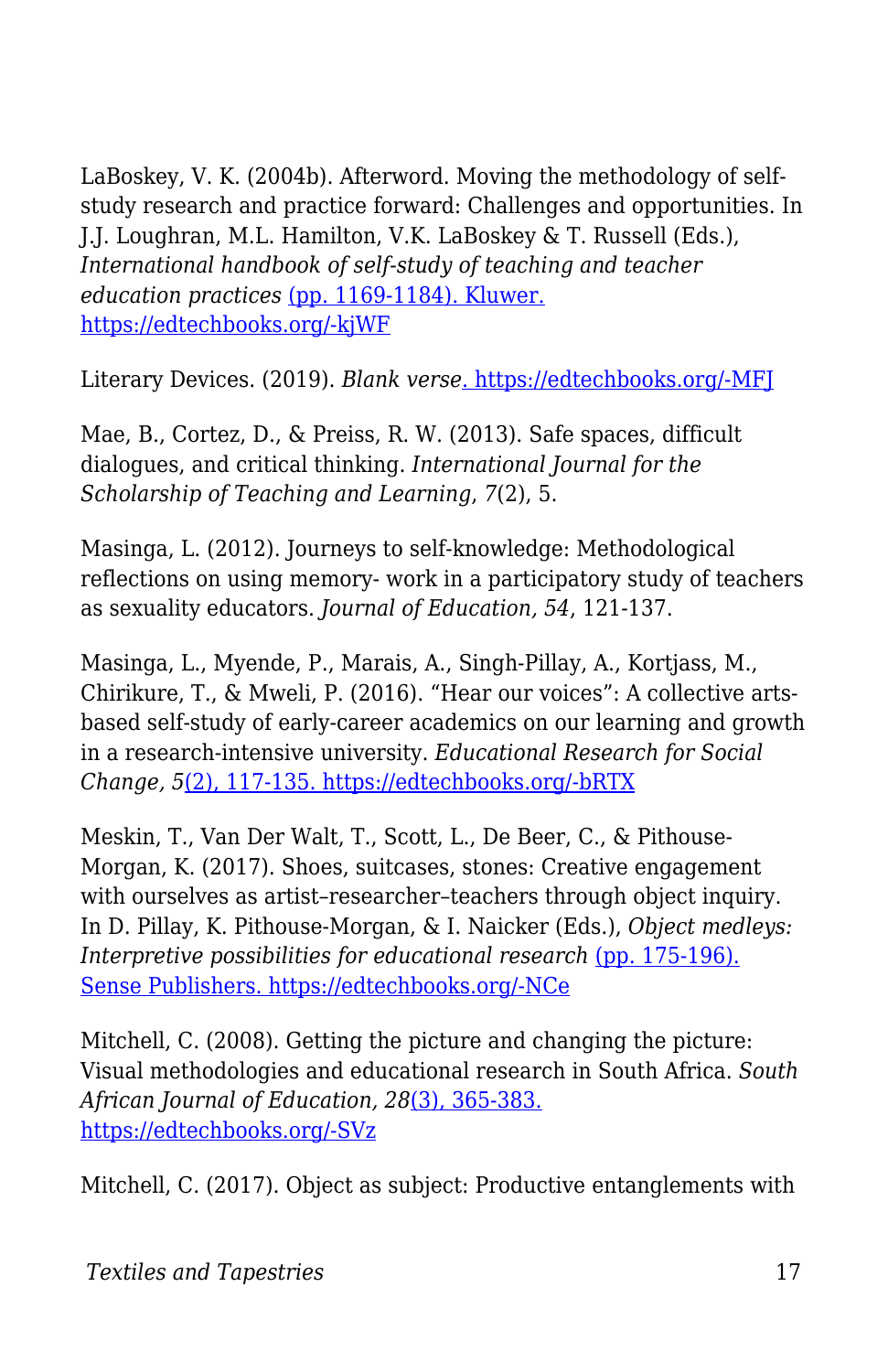everyday objects in educational research. In D. Pillay, K. Pithouse-Morgan, & I. Naicker (Eds.), *Object medleys: Interpretive possibilities for educational research* (pp. 11-28). Sense Publishers.

Mitchell, C., Moletsane, R., MacEntee, K., & de Lange, N. (2020). Participatory visual methodologies in self-study for social justice teaching. In J. Kitchen, A. Berry, H. Guðjónsdóttir, S. M. Bullock, M. Taylor, & A. R. Crowe (Eds.), *2nd International Handbook of Self-***Study of Teaching and Teacher Education [\(pp. 683-712\). Springer](https://doi.org/10.1007/978-981-13-1710-1_23-1)** [Singapore. https://edtechbooks.org/-huzv](https://doi.org/10.1007/978-981-13-1710-1_23-1)

Mitchell, C. & Weber, S. (2000, July). Elsie never had a prom dress: A monologue for two voices. A performance at the Third S-STEP International Conference, Herstmonceux Castle, East Sussex, England.

Pelias, R. J. (2008). Performative inquiry: Embodiment and its challenges. In J. G. Knowles & A. L. Cole (Eds.), *Handbook of the arts in qualitative research* (pp. 185-193). SAGE. [https://edtechbooks.org/-Ytc](https://doi.org/10.4135/9781452226545.n16)

Pithouse-Morgan, K., Muthukrishna, N., Pillay, D., Van Laren, L., Chisanga, T., Meyiwa, T., & Stuart, J. (2015). Learning about coflexivity in a transdisciplinary self-study research supervision community. In K. Pithouse-Morgan & A. P. Samaras (Eds.), *Polyvocal* professional learning through self-study research [\(pp. 145-171\). Sense](https://doi.org/10.1007/978-94-6300-220-2_9) [Publishers. https://edtechbooks.org/-mCnd](https://doi.org/10.1007/978-94-6300-220-2_9)

Pithouse-Morgan, K., & Samaras, A. P. (2020). Methodological inventiveness in writing about self-study research: Inventiveness in service. In J. Kitchen, A. Berry, S. M. Bullock, A.R. Crowe, M. Taylor, H. Guðjónsdóttir, & L. Thomas (Eds.), *2nd International Handbook of Self-Study of Teaching and Teacher Education* [\(pp. 1-34\). Springer](https://doi.org/10.1007/978-981-13-1710-1_13-1) [Singapore. https://edtechbooks.org/-NgUi](https://doi.org/10.1007/978-981-13-1710-1_13-1)

Pithouse-Morgan, K., & van Laren, L. (2015). Dialogic memory-work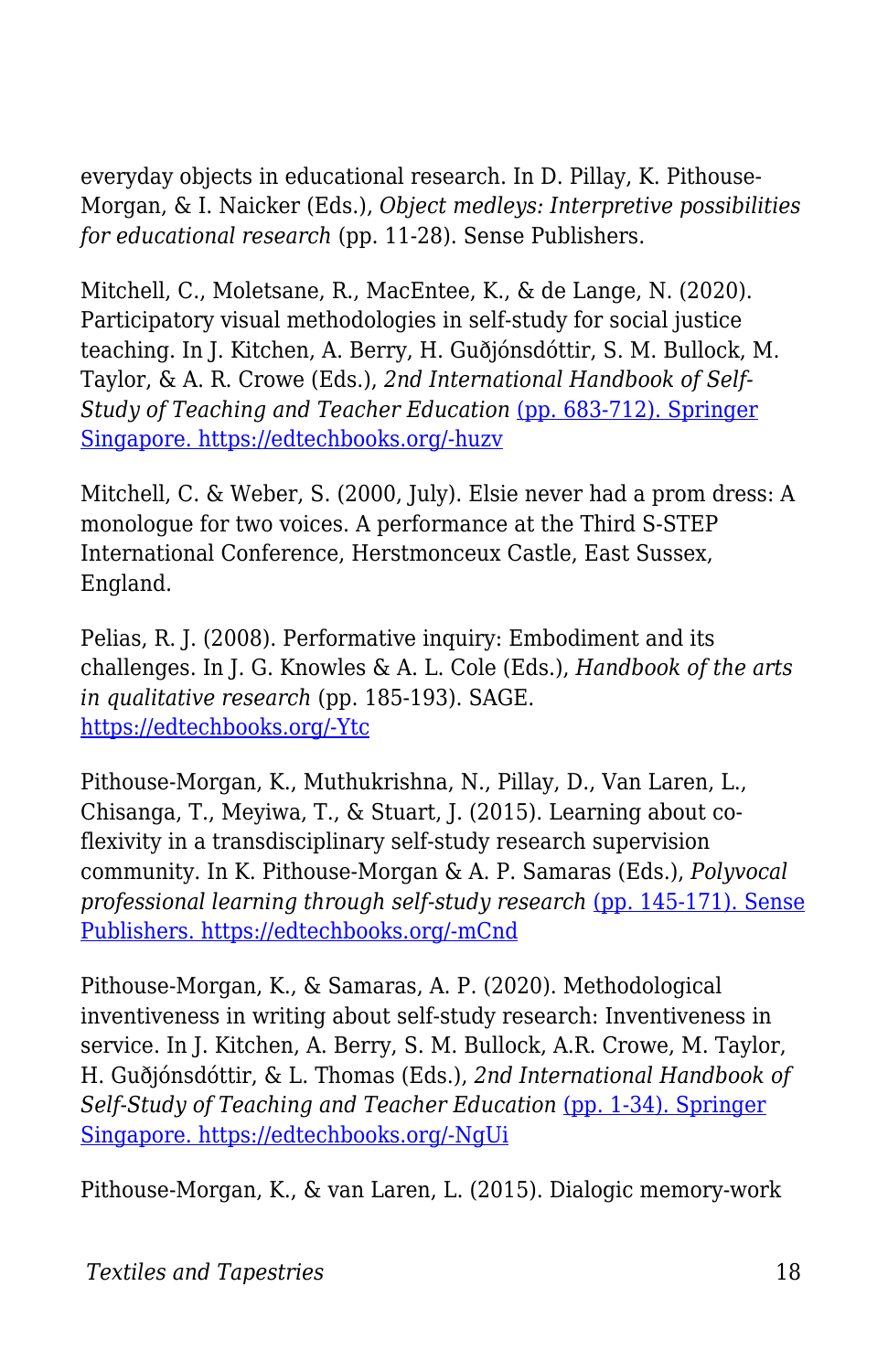as a method to explore the "afterlife" of our self-study doctoral research. *International Journal of Qualitative Methods, 14*[, 80-97.](https://doi.org/10.1177/160940691501400108) [https://edtechbooks.org/-LVJ](https://doi.org/10.1177/160940691501400108)

Rashid, R. A. (2018). Dialogic reflection for professional development through conversations on a social networking site. *Reflective Practice, 19*[\(1\), 105-117. https://edtechbooks.org/-fQj](https://doi.org/10.1080/14623943.2017.1379385)

Samaras, A. P. (2010). Explorations in using arts-based self-study methods. *International Journal of Qualitative Methods, 23*[\(6\), 719-736.](https://doi.org/10.1080/09518390903426212) [https://edtechbooks.org/-RCiM](https://doi.org/10.1080/09518390903426212)

Shaw, R. B. (2007). *Blank verse: A guide to its history and use*. Ohio University Press.

Strong, T., Ross, K. H., & Sesma-Vazquez, M. (2015). Counselling the (self?) diagnosed client: Generative and reflective conversations. *British Journal of Guidance & Counselling*, *43*[\(5\), 598-610.](https://doi.org/10.1080/03069885.2014.996736) [https://edtechbooks.org/-fqSR](https://doi.org/10.1080/03069885.2014.996736)

Van Laren, L., Pithouse-Morgan, K., Chisanga, T., Harrison, L., Meyiwa, T., Muthukrishna, N., & Singh, L. (2014). 'Walking our talk': Exploring supervision of postgraduate self-study research through metaphor drawing. *South African Journal of Higher Education, 28*[\(2\),](https://doi.org/10.20853/28-2-346) [639-659. https://edtechbooks.org/-kaIc](https://doi.org/10.20853/28-2-346)

Van Laren, L., Pithouse-Morgan, K., & Masinga, L. (2019). Containing HIV and AIDS: Creating a readers' theatre script for professional learning in higher education. *South African Journal of Higher Education, 33*(3), 222-240. [https://edtechbooks.org/-YXy](https://doi.org/10.20853/33-3-2964)

Van Laren, L., Pithouse-Morgan, K., Volks, C., & Alves, S. (2016). Scrapbooking as a tool for transdisciplinary professional learning about HIV and AIDS curriculum integration in higher education. *South African Journal of Higher Education, 30*[\(4\), 74-93.](https://doi.org/10.20853/30-4-674) [https://edtechbooks.org/-XBYo](https://doi.org/10.20853/30-4-674)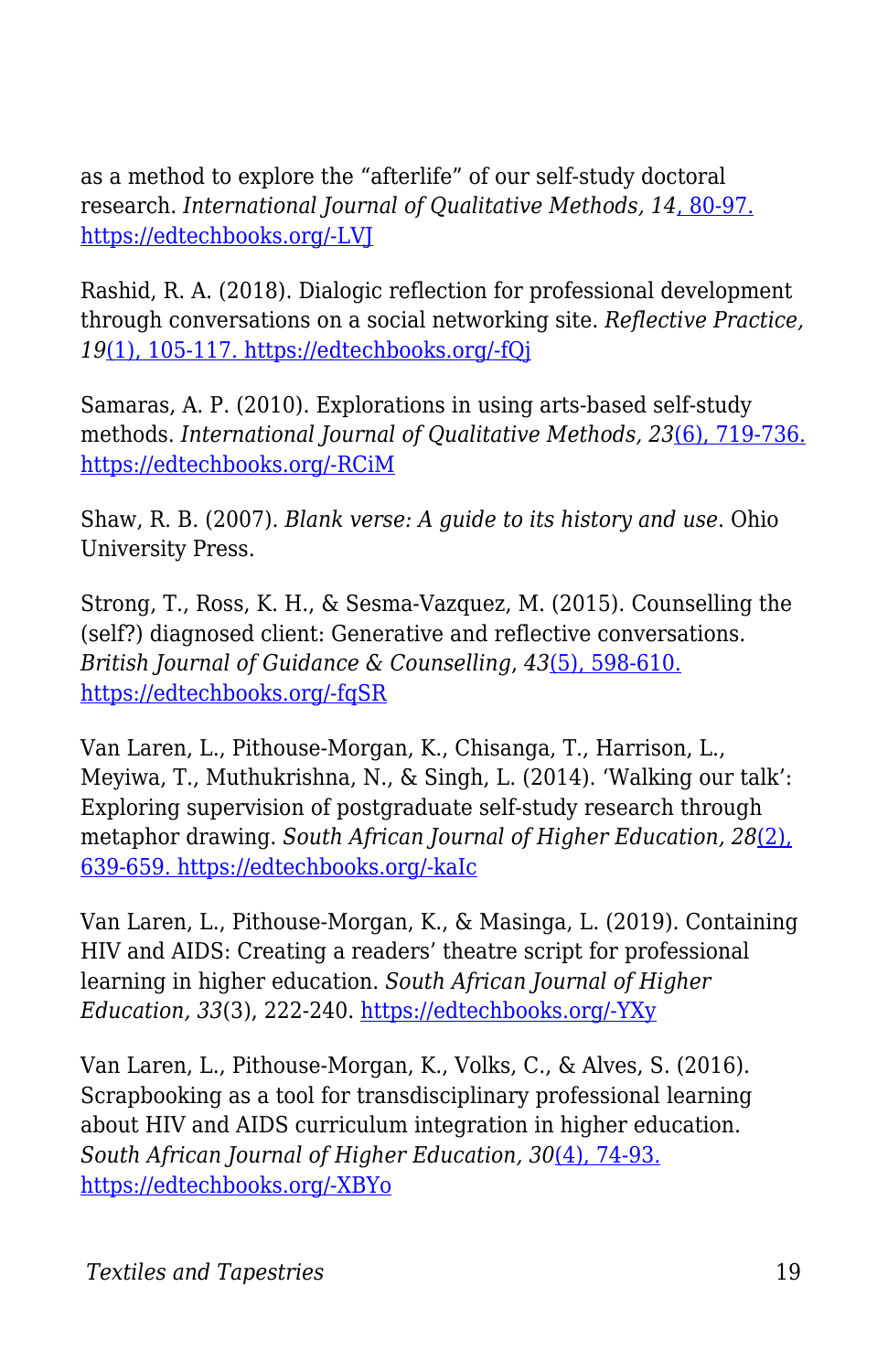Weber, S. (2014). Arts-based self-study: Documenting the ripple effect. *Perspectives in Education, 32*(2), 8-20.

Weber, S., & Mitchell, C. (2002). Academic literary performance, embodiment, and self-study: When the shoe doesn't fit: Death of a salesman. In C. Kosnik, A. Freese, & A. Samaras (Eds.), *Making a difference in teacher education through self-study. Proceedings of the Fourth International Conference of the Self-Study of Teacher Education Practices, Herstmonceux Castle, East Sussex, England* (Vol. 2, pp. 121-124). OISE, University of Toronto.

Weber, S., & Mitchell, C. (2004). Visual artistic modes of representation for self-study. In J. J. Loughran, M. L. Hamilton, V. K. LaBoskey, & T. Russell (Eds.), *International handbook of self-study of teaching and teacher education practices* (Vol. 2, pp. 979-1037). Kluwer.